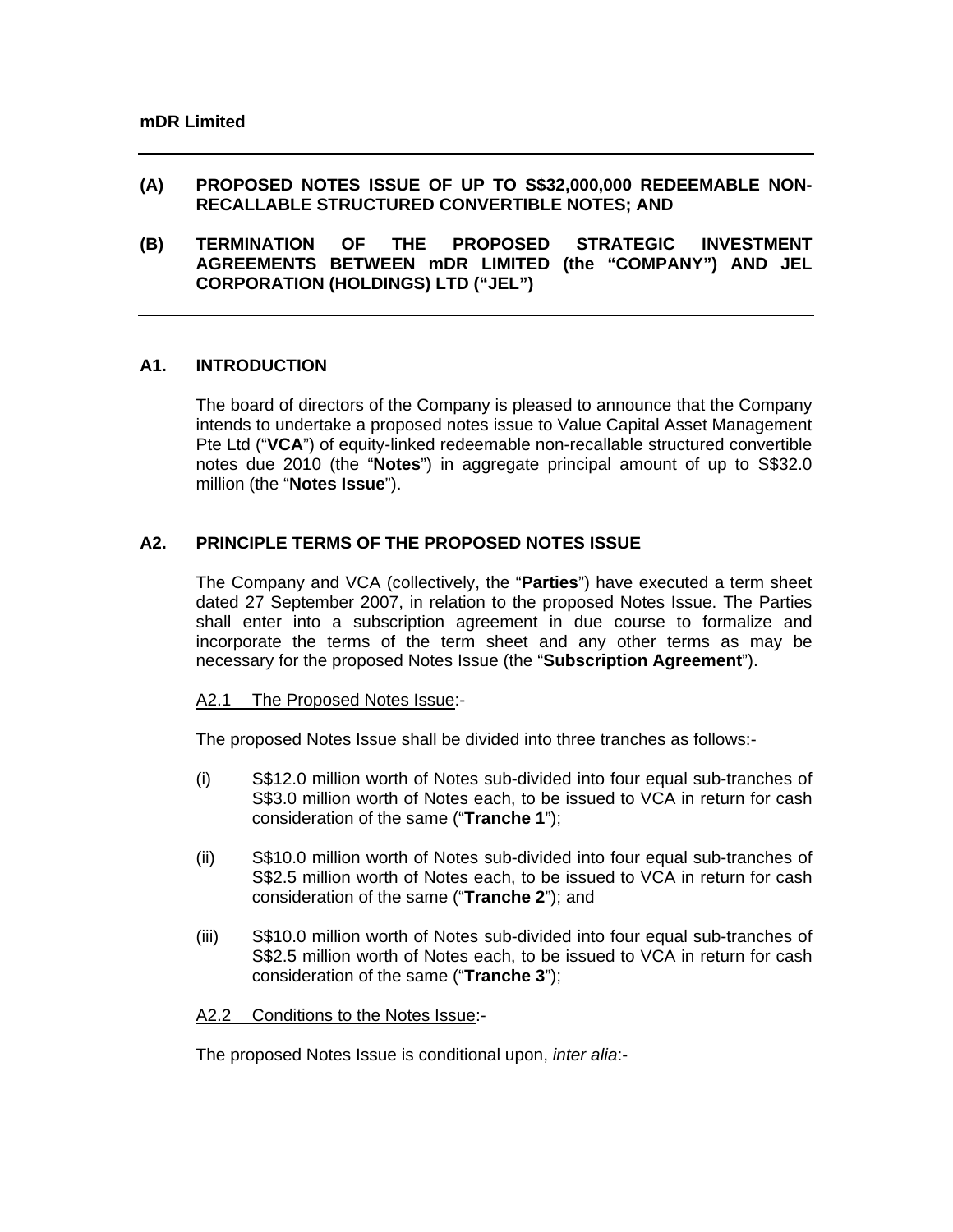- (i) the Parties negotiating, formalizing and mutually executing a Subscription Agreement in relation to the proposed Notes Issue;
- (ii) the in-principle approval being obtained from the Singapore Exchange Securities Trading Limited (the "**SGX-ST**") for the listing and quotation of the new ordinary shares to be issued upon conversion of the Notes on the Official List of the SGX-ST; and
- (iii) Save for Tranche1 of the proposed Notes Issue, the specific shareholders' approval for the proposed Notes Issue being obtained at an extraordinary general meeting to be convened. (Subject to the relevant approval being obtained from the SGX-ST, Tranche 1 shall not be subject to specific shareholders' approval being obtained at an extraordinary general meeting to be convened as it is within the general share issue mandate of the Company obtained at the last annual general meeting of the Company on 30 April 2007, pursuant to Section 161 of the Companies Act, Chapter 50 and Rule 806 of the Listing Manual of the SGX-ST)

## A2.3 Conversion of the Notes:-

The Notes shall be convertible at the option of VCA into new ordinary shares in the capital of the Company, subject to the provisions of the Subscription Agreement to be entered into between the Parties.

The conversion price for the Notes shall be:-

- (i) either at a 25% premium to the average of the traded volume weighted average prices per share of the Company as traded on the Official List of the SGX-ST for the 30 business days immediately prior to conversion; or
- (ii) at a 10% discount to the average closing price per Company share on any five consecutive business days during the 30 business days immediately preceding the relevant conversion date of the Notes,

subject to the conditions stipulated in A2.2 aforementioned and in accordance with the terms and conditions of the Notes to be mutually agreed between the Parties in the Subscription Agreement.

### **A3. USE OF PROCEEDS**

The proceeds from the proposed Notes Issue will be used by the Company, *inter alia*:-

- (i) to expand current businesses as well as develop new businesses/markets;
- (ii) for capital repayment of bank borrowings with the view of restructuring and normalizing the Company's credit facilities with its lender banks, in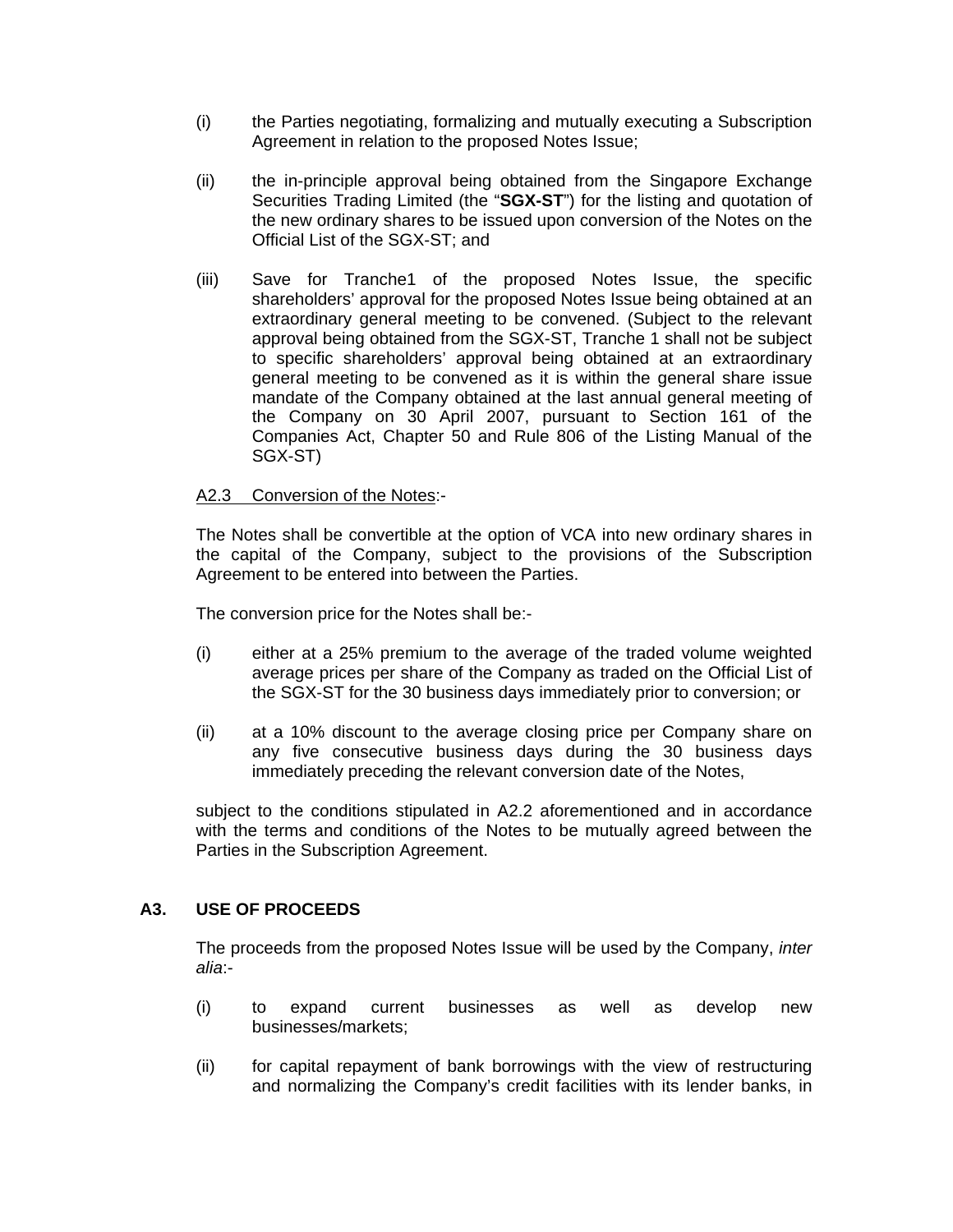line with Point (10) of the Company's second quarter result announcement, released on SGXNET on 13 August 2007;

- (iii) for general corporate purposes; and
- (iv) for working capital.

#### **A4. INTEREST OF DIRECTORS AND SUBSTANTIAL SHAREHOLDERS**

To the best knowledge and belief of the Company's directors, none of the Company's directors or substantial shareholders have any interest, directly or indirectly in the proposed Notes Issue.

### **A5. DOCUMENTS AVAILABLE FOR INSPECTION**

A copy of the term sheet is available for inspection during normal business hours at the Company's registered office at 20 Toh Guan Road, #07-00 CJ GLS Building, Singapore 608839.

### **A6. SUBSCRIPTION AGREEMENT AND CIRCULAR TO SHAREHOLDERS**

The Parties shall enter into a Subscription Agreement in relation to the proposed Notes Issue in due course, and details of the terms and conditions of the Subscription Agreement will be announced separately as and when executed by the Parties.

Upon execution of the Subscription Agreement, the Company will seek shareholders' approval, where necessary, in relation to the proposed Notes issue. A circular to the Company's shareholders containing, *inter alia*, the notice of the extraordinary general meeting and details of the terms and conditions of the proposed Notes Issue will be dispatched to the Company's shareholders accordingly.

### **B1. TERMINATION OF THE AGREEMENTS ASSOCIATED WITH THE PROPOSED STRATEGIC INVESTMENT IN THE COMPANY BY JEL**

We refer to the SGXNET announcement dated 29 April 2007 in relation to the proposed strategic alliance between the Company and JEL.

In view of the SGXNET announcement in relation to JEL (Announcement No: 00017) which was released on 28 September 2007 at 10.24 a.m., the Company and JEL have decided to mutually terminate all agreements in relation to proposed strategic alliance between the Company and JEL with effect from 30 September 2007.